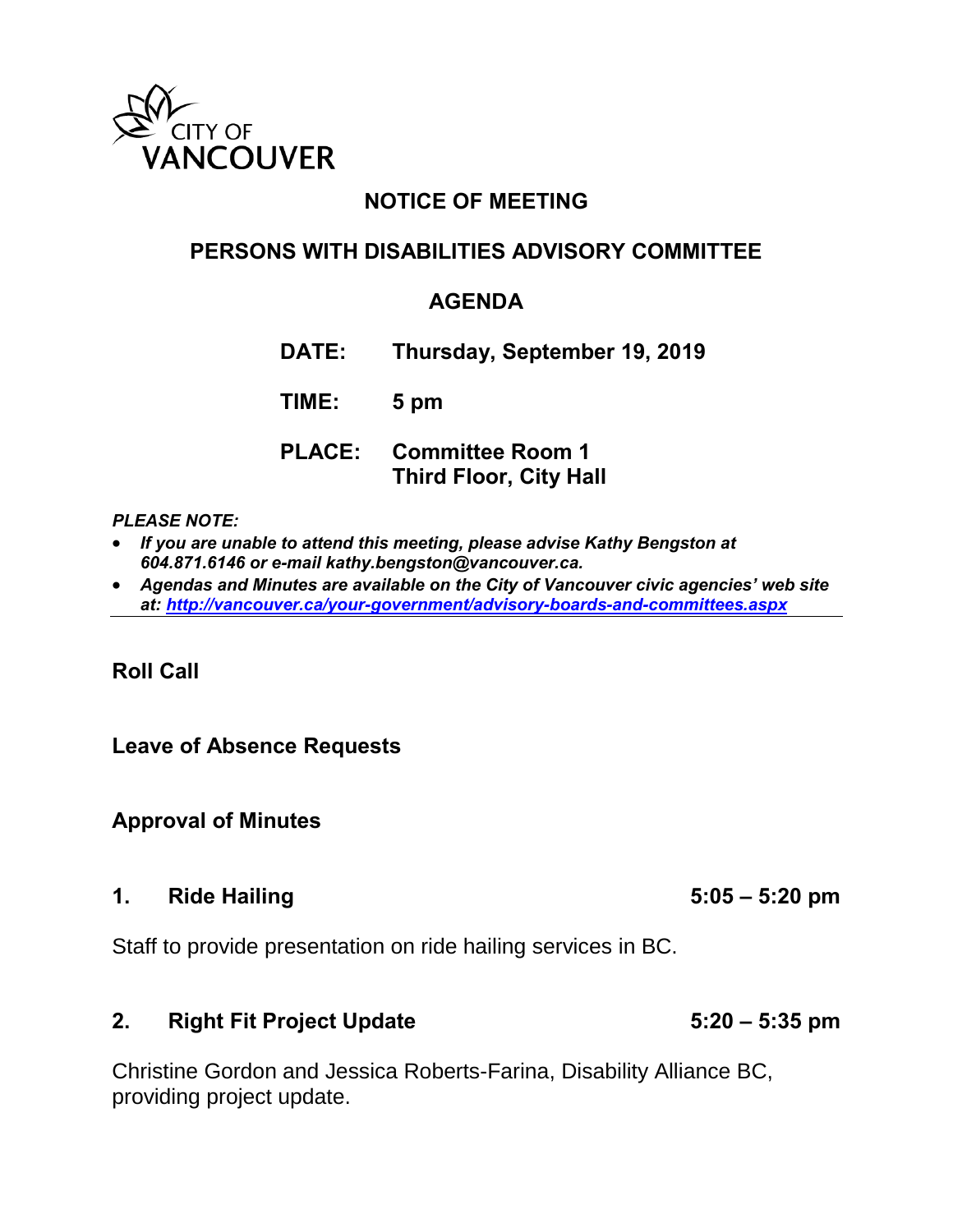## **3. Single Use Strategy 5:35 – 5:45 pm**

Committee to pass motion to endorse bendable plastic straw requirement.

## **4. Accessible Strategy Task Force 5:45 – 5:55 pm**

Staff to provide update on Accessible Strategy Task Force.

| 5.  | <b>Meeting Start Time Change</b>                                                                       | $5:55 - 6:00$ pm |
|-----|--------------------------------------------------------------------------------------------------------|------------------|
| pm. | Committee to pass motion on meeting timeline change, 5:30 pm to 7:30                                   |                  |
| 6.  | <b>Subcommittee Reports</b>                                                                            | $6:00 - 6:30$ pm |
|     | a. Accessible City subcommittee<br>b. Housing subcommittee<br>c. Social Inclusion<br>d. Transportation |                  |
| 7.  | <b>Reports from Liaison Members</b>                                                                    | $6:30 - 6:45$ pm |
|     | Liaisons to provide relevant updates.                                                                  |                  |
| 8.  | <b>New Business</b>                                                                                    | $6:45 - 6:55$ pm |

**Adjournment**